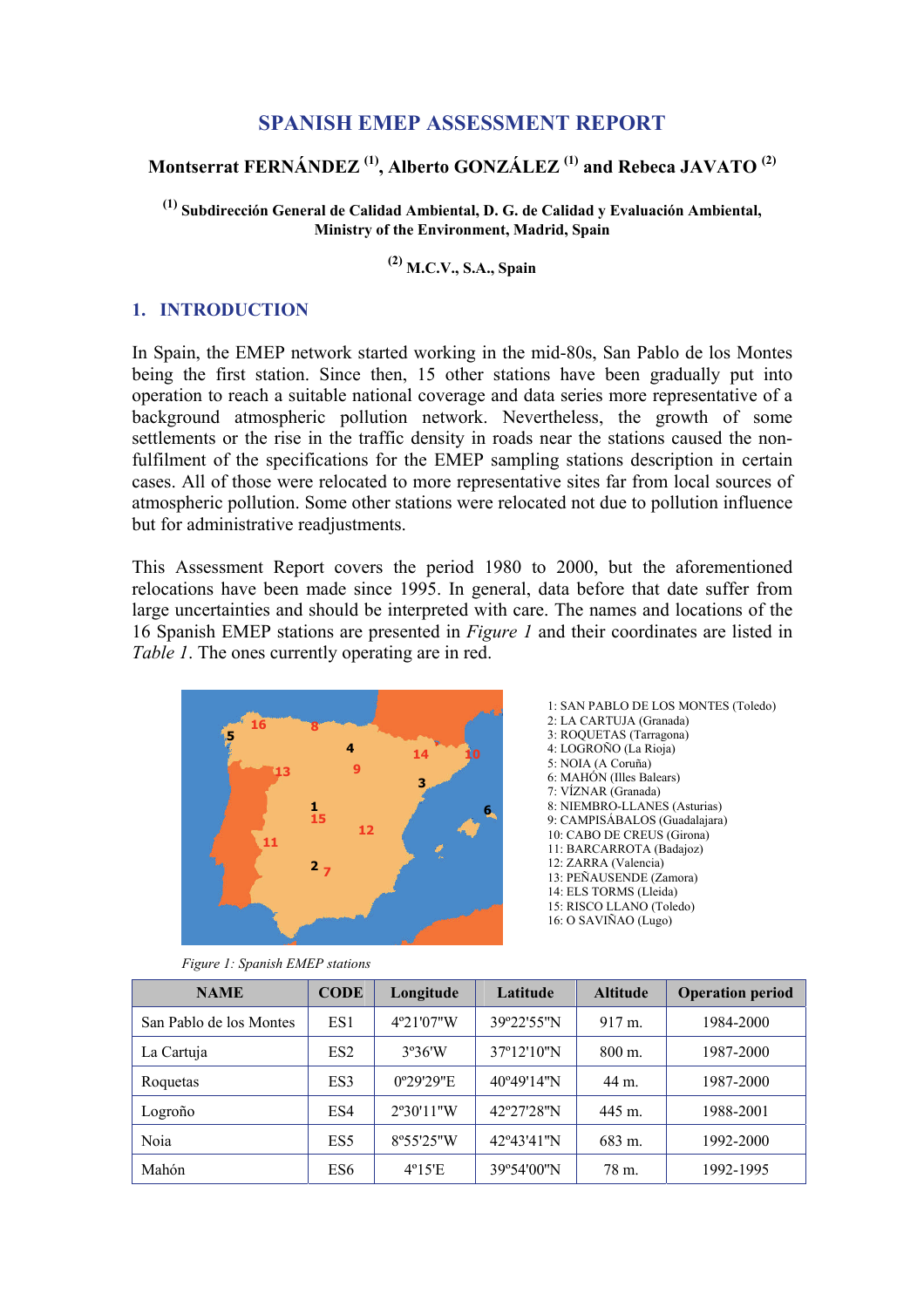| <b>NAME</b>       | <b>CODE</b>     | Longitude           | Latitude             | <b>Altitude</b>     | <b>Operation period</b> |
|-------------------|-----------------|---------------------|----------------------|---------------------|-------------------------|
| Víznar            | ES7             | 3°28'28"W           | 37°14'18"N           | $1.230 \text{ m}$ . | $1996-*$                |
| Niembro-Llanes    | ES8             | 4°51'01"W           | 43°26'32"N           | $134 \; \text{m}$ . | $1999 -$ *              |
| Campisábalos      | ES <sub>9</sub> | 3°08'34"W           | $41^{\circ}16'52''N$ | $1.360 \text{ m}$ . | $1998 -$ *              |
| Cabo de Creus     | ES10            | 3°19'01"E           | 42°19'10"N           | $23 \text{ m}$ .    | $1999 -$ *              |
| <b>Barcarrota</b> | ES11            | $6^{\circ}55'22''W$ | 38°28'33"N           | $393 \; \text{m}$ . | $1999 -$ *              |
| Zarra             | ES12            | $1^{\circ}06'07''W$ | 39°05'10"N           | 885 m.              | $1999 -$ *              |
| Peñausende        | <b>ES13</b>     | $5^{\circ}52'1''W$  | 41°17'20"N           | $985 \; \text{m}$ . | $2000-*$                |
| Els Torms         | ES14            | $0^{\circ}43'16''E$ | 41°23'42"N           | $470 \; \text{m}$ . | $2000-*$                |
| Risco Llano       | <b>ES15</b>     | 4°21'09"W           | 39°31'22"N           | $1241 \text{ m}$ .  | $2000-*$                |
| O Saviñao         | <b>ES16</b>     | 7°42'17"W           | 42°38'05"N           | $506 \; \text{m}$ . | $2001 -$ *              |

*Table 1: Spanish EMEP stations coordinates* 

*\*: Currently in operation* 

The Spanish measurement programme is summarised in *Table 2*.

| $\overline{\text{Gas}}$            | $SO_2$ , NO <sub>2</sub> , NO <sub>x</sub> , O <sub>3</sub> (hourly), VOCs (only at Campisábalos, twice a week)                                                    |
|------------------------------------|--------------------------------------------------------------------------------------------------------------------------------------------------------------------|
| <b>Aerosols</b>                    | $\left[ SO_{4}^{2}$ , PM <sub>10</sub> , PM <sub>2.5</sub> (daily) (TSP until 1 <sup>st</sup> February 2003)<br>HM (only at Campisábalos and Niembro, once a week) |
| $\overline{Gas + \text{Aerosols}}$ | $HNO3 + NO3$ , NH <sub>3</sub> + NH <sub>4</sub> <sup>+</sup> (daily)                                                                                              |
| <b>Precipitation</b>               | $\sqrt{pH/H^+}$ , $SO_4^2$ , $NO_3$ , $NH_4^+$ , $Ca^{2+}$ , $K^+$ , $Cl$ , $Na^+$ , $Mg^{2+}$ , conductivity (daily)                                              |

*Table 2: Present EMEP measurement programme in Spain.*

Since the beginning,  $SO_2$  and  $NO_2$  had been determined by manual methods, with a sampling period of 24 hours, being later analysed in the laboratory. To improve the quality of the measurements, several continuous monitors were installed in the stations (for the hourly determination of  $SO_2$ ,  $NO_2$ ,  $NO_x$  and  $O_3$ ). After the field comparison carried out by NILU in Zarra, it was proved that  $SO_2$  and  $NO_2$  manual data were poorly representative if they were compared with continuous ones, so the use of  $SO_2$  and  $NO_2$ data monitored with automatic monitors was adopted. This equipment has a much better sensibility than manual methods and allows the assessment of the representativeness of the station location site. On the other hand, it also allows the continue monitoring of these pollutants, according to current Directives.

The Spanish EMEP Assessment Report will present information about  $SO_2$ -S,  $SO_4$ -S, wet deposition of sulphate,  $NO<sub>2</sub>-N$ , wet deposition of nitrate, ozone, TSP and pH.

#### **2. EMISSIONS. CONCENTRATIONS. TRENDS**

#### $2.1. SQ_2 - S$

In *Figure 2*, an important reduction in the  $SO<sub>2</sub>-S$  concentrations through the last decade can be appreciated in all the Spanish stations. The reason for this can be associated with the reduction in  $SO_2$  emissions, both in Spain and in the rest of Europe, due to the application of the Helsinki Protocol of 1985. In Spain all energy activities have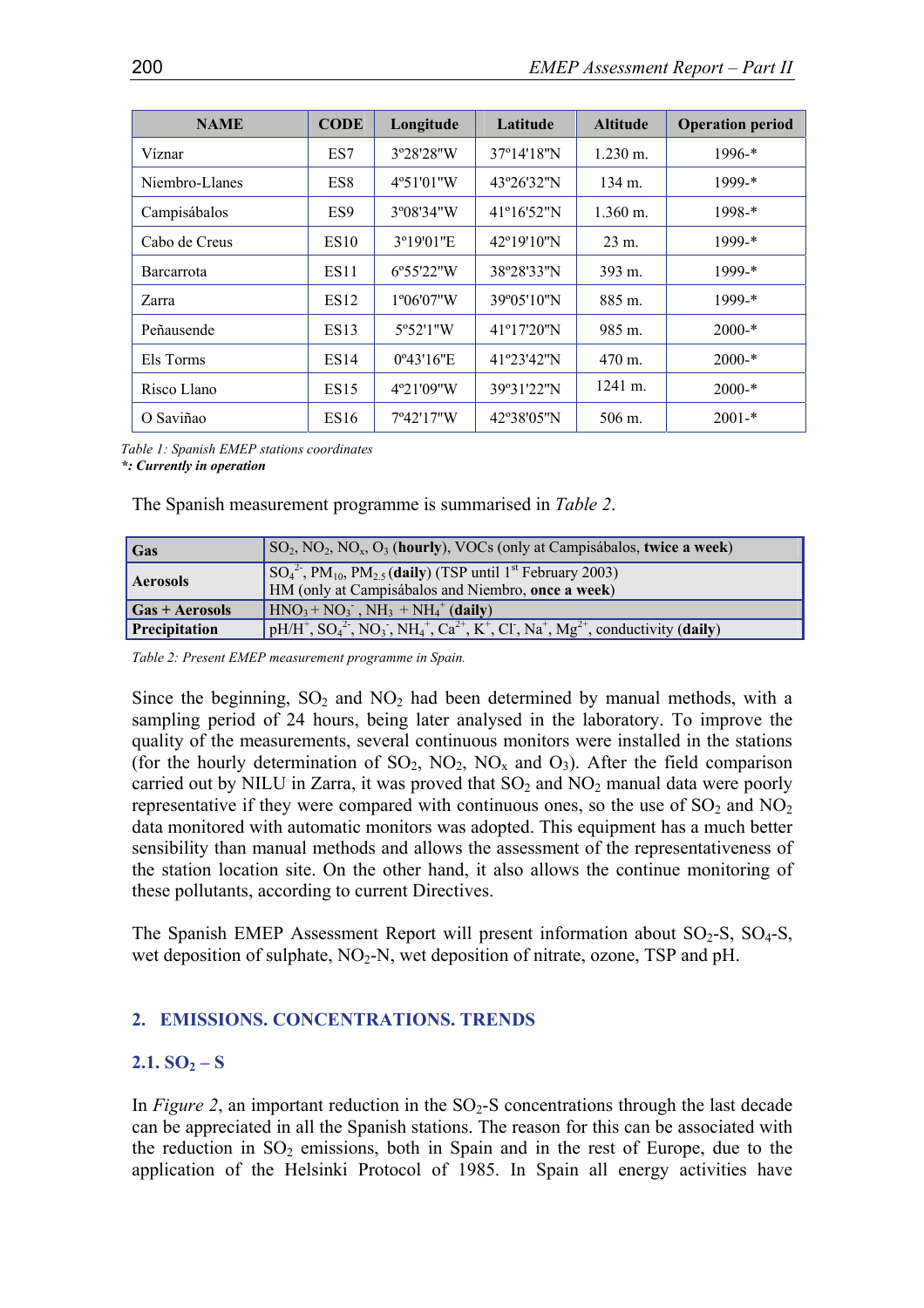contributed to this reduction. More than half of the decrease can be attributed to the introduction of fuel gas desulphurisation (FGD) and the use of lower-sulphur coal and oil. The remainder is mainly due to changes in electricity production including fuel switching (mainly from coal and lignite to natural gas) and improved efficiency, a small part due to the growth in production from renewable sources, included hydro-power. Renewable energies, particularly wind energy, have followed the process of incorporation into the Spanish market, trying to maintain the objectives of the *Renewable Energy Promotion Plan* (12% of primary energy in 2010 from renewable sources).



*Figure 2:*  $SO_2$  annual values (1985-2000). Concentration ( $\mu$ g S/m<sup>3</sup>) vs. emission data (kton/year).

The highest values of  $SO_2-S/m^3$  were usually measured at the Noia station because, although annual data were not very high, there were occasionally extreme daily values. The station was located inside a military site, and this made it impossible to have information about the pollutant sources. This was the reason for changing the location of the station. The values were also high at Roquetas, probably due to local pollutant contributions derived from agricultural activities. On the other hand, Niembro had a regular behaviour throughout the year. This station is located in the North of Spain, which is a highly industrial area. It is also a cold area that shows an increase in  $SO<sub>2</sub>$ concentration due to the use of the coal heating in wintertime. Víznar shows a lower annual average, without particular contributions of  $SO<sub>2</sub>$ .

Maximum concentrations in the late 80s may have their origin in meteorological conditions, possibly due to some dry periods with the consequently high-pressure situations that hindered the dispersion of atmospheric pollutants.

During the last years, the concentrations of  $SO_2$ -S/m<sup>3</sup> can be considered to be quite low and at the same level as other EMEP countries, although the reduction trend is not statistically significant.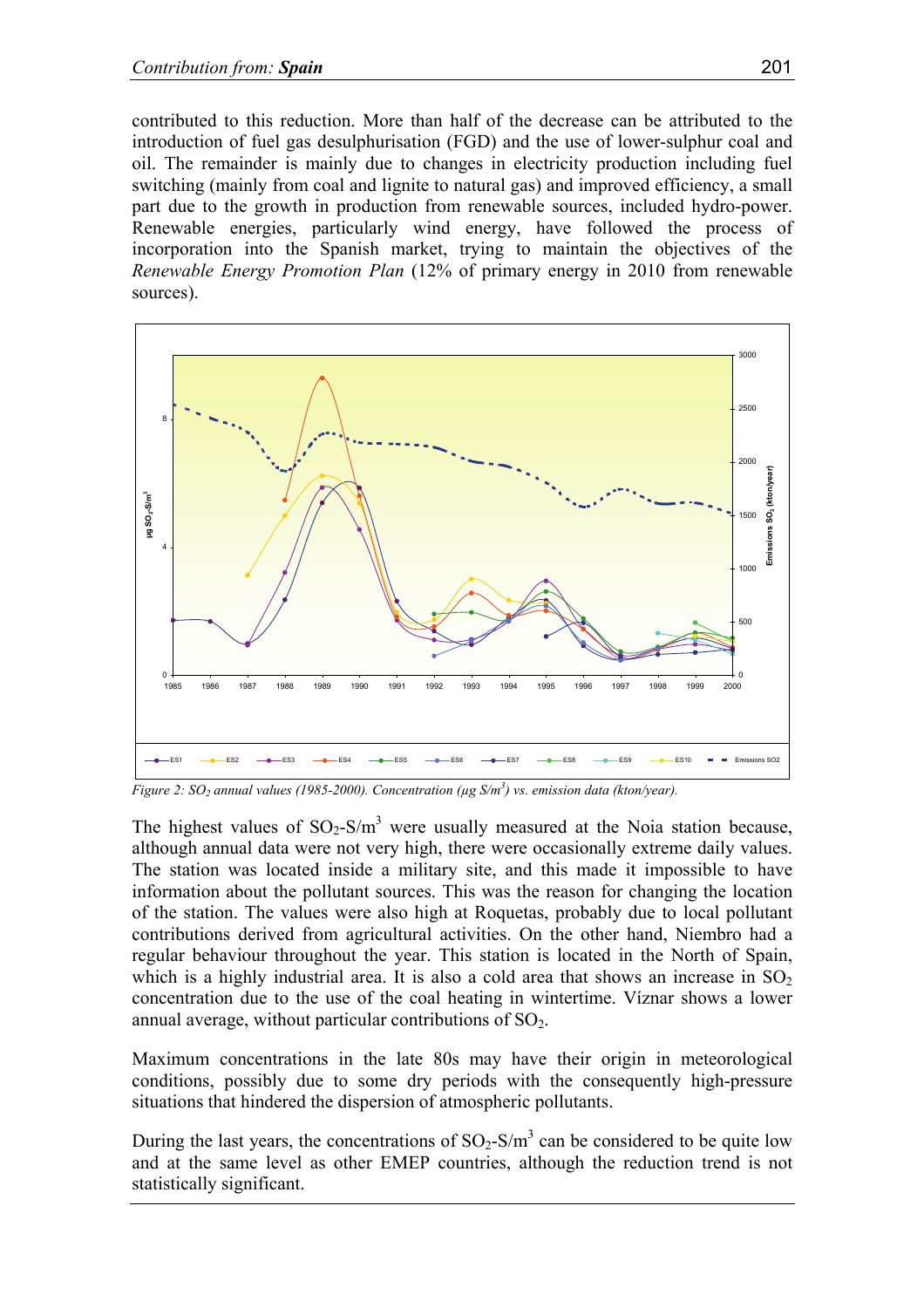As mentioned before, the field comparison made by NILU at Zarra demonstrated the higher reliability of monitor data against the daily manual data. It is interesting to note, in *Figure 3*, SO2 monitor data (1998-2001) from 4 locations that show the low concentrations currently registered in Spanish stations.



*Figure 3: SO<sub>2</sub> monitor data (1998-2001) in*  $\mu$ *g S/m<sup>3</sup>.* 

### $2.2. SQ_4 - S$

The annual mean concentrations of particulate sulphate have also dropped (*Figure 4*), although the reduction is smaller than the one for gaseous  $SO<sub>2</sub>$ . This is probably due to the fact that particulate sulphate may have a primary origin (marine aerosol) or a secondary origin (from the oxidation of  $SO<sub>2</sub>$ ), so the reduction in anthropogenic emissions of  $SO<sub>2</sub>$  does not correspond to the reduction in sulphates. With the exception of the Cabo de Creus station, in the regions where the other stations are placed secondary sulphate is around 90% of total sulphate. However, the sources of ammonium sulphate may have been in very distant areas, and long range transport may account for an important proportion of the measured sulphate. This may explain the slightly different inter-annual trends observed for sulphate and sulphur dioxide.



*Figure 4: SO4 annual values (1985-2000) in µg S/m3 .*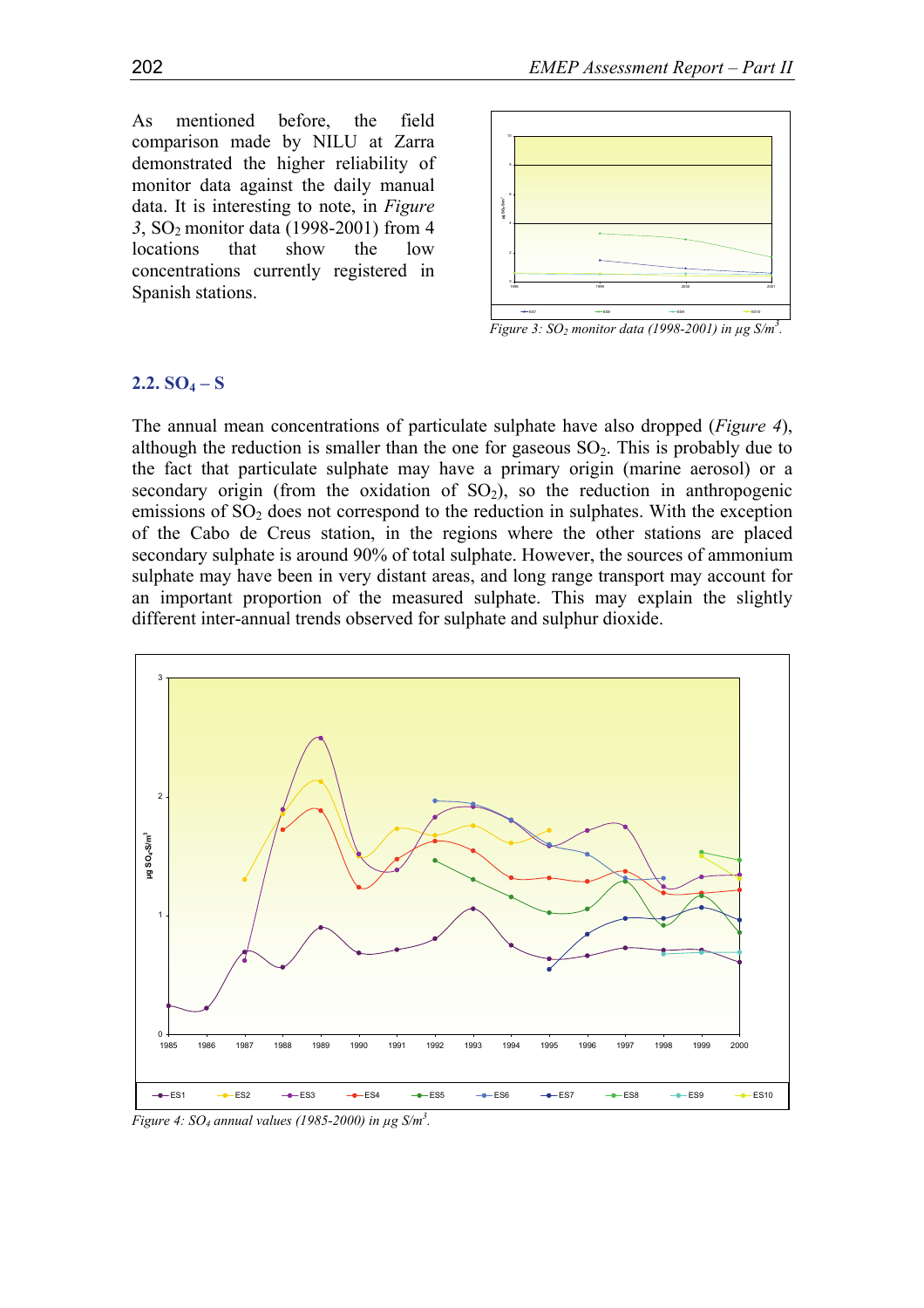It must be pointed out that the levels of sulphate measured at San Pablo de los Montes are lower by 1  $\mu$ g/m<sup>3</sup>, when compared to the other stations. This is probably due to the lower industrial emissions in the central peninsular area with respect to some coastal regions.

## **2.3. Wet deposition of sulphate**

As it can be seen in *Figure 5*, the decreases both in  $SO_2$ -S and in airborne sulphate concentrations were not translated into a decrease in wet deposition of sulphate, as it has maintained a steady value in an almost constant band between 100 and  $500 \text{ mg S/m}^2$  for most stations. Data from some stations very close to the sea are not included due to the influence of marine aerosols (see below item 2.7).



*Figure 5 – Annual values of sulphate in wet deposition (1990–2000) in mg S/m<sup>2</sup> per year* 

## $2.4. NO<sub>2</sub> - N$

*Figure 6* shows an increment of  $NO<sub>2</sub>$  emissions despite the reduction policies adopted; this may be due to the important growth in the amount of cars in Spain.

As for concentration levels, we can see a great fluctuation through the years. Top values were measured in the middle 90s, probably due to the drought that took place from 1990 to 1995. The following sharp decrease has no clear explanation, but it occurs in 1996, a year with a total precipitation much higher than average.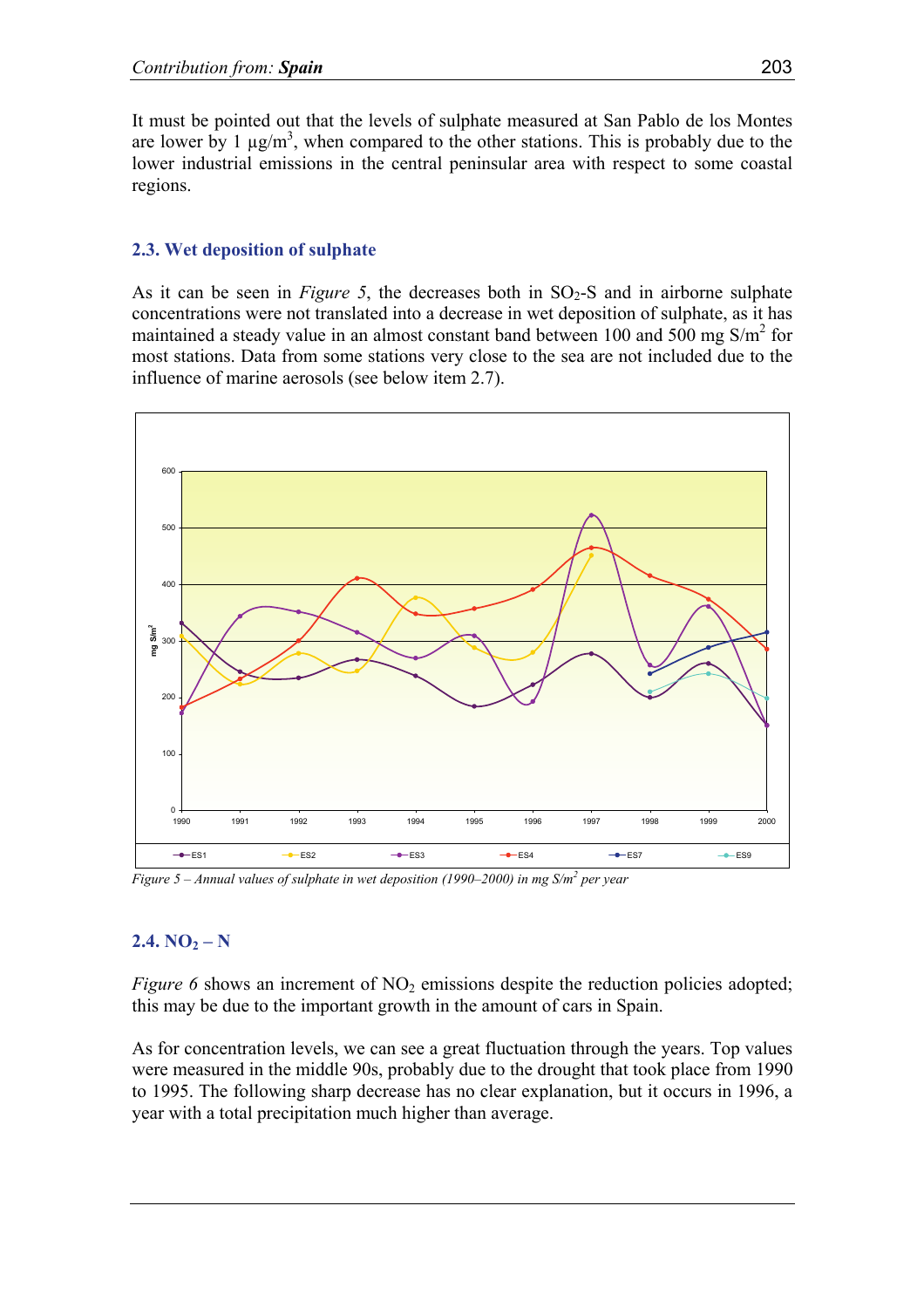

*Figure 6: NO<sub>2</sub> annual values (1987-2000). Concentration (* $\mu$ *g N/m<sup>3</sup>) vs. emission data (kton/year).* 

Finally, since 1998-1999, there is a stabilisation of the concentrations (showed in *Figure 7*, where monitor data for  $NO<sub>2</sub>$  from 4 Spanish stations are plotted).



*Figure 7:*  $NO<sub>2</sub>$  monitor data (1998-2001) in  $\mu$ g  $N/m<sup>3</sup>$ .

The highest daily levels of  $NO<sub>2</sub>-N$  measured in some EMEP stations can be explained by their proximity to high traffic density roads (this is the case of Logroño) or to cities (the case of La Cartuja and Roquetas). This is the reason why they were relocated.

#### **2.5. Wet deposition of nitrate**

In *Figure 8* and, as it was the case of sulphate, no clear trend for wet deposition of nitrate can be found (here again the stations influenced by the marine aerosols are not considered).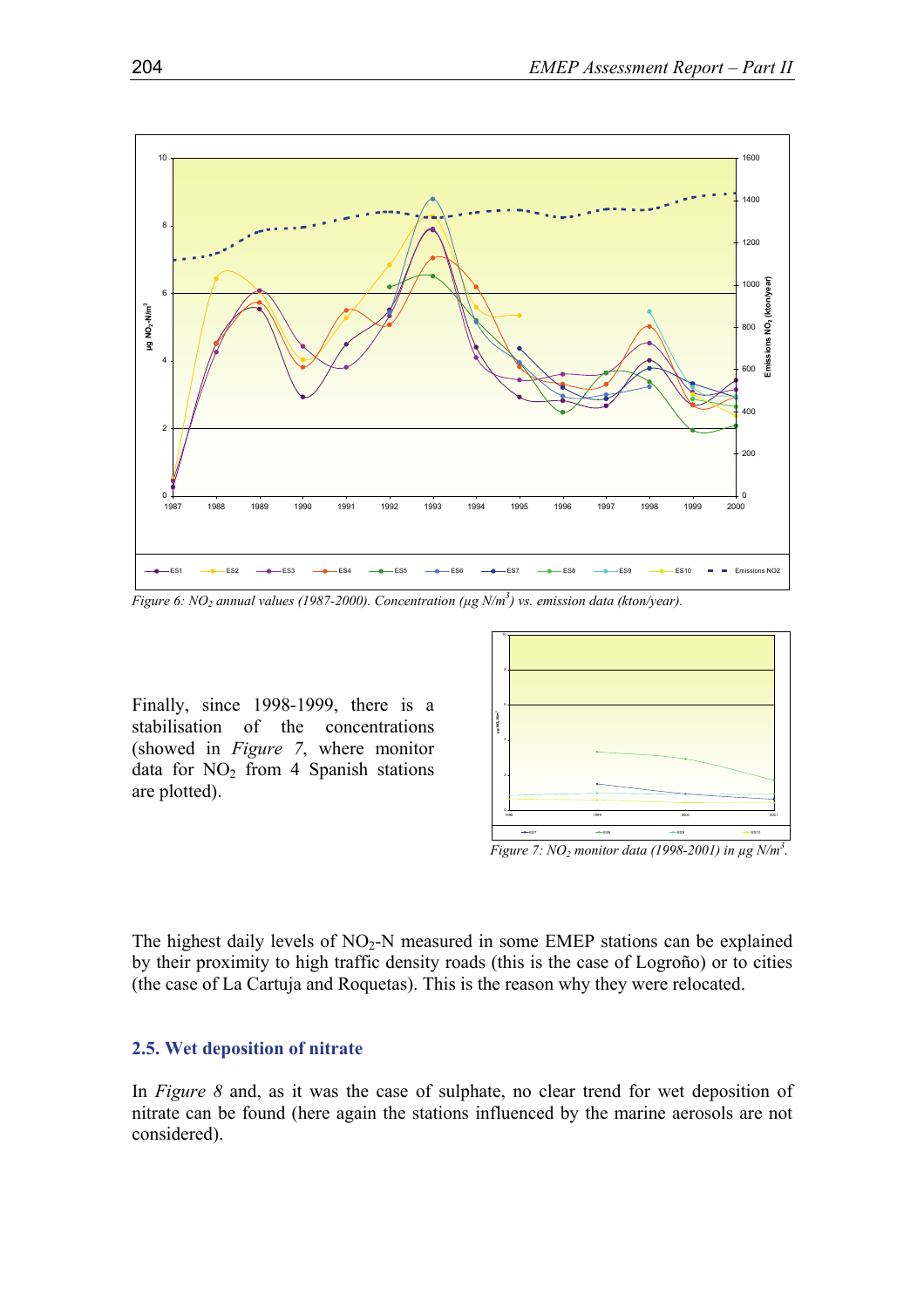

*Figure 8 – Annual values of nitrate in wet deposition (1990–2000) in mg N/m2 per year* 

### **2.6. O3**

Ground-level ozone is one of the most urgent problems regarding atmospheric pollution in Spanish EMEP stations. This is due, on the one hand, to the large number of sunshine hours and, on the other, to the great concentration of primary precursors  $(NO<sub>X</sub>, VOC)$ .

The following figures (*Figure 9* and *Figure 10*) illustrate the AOT40 values, the AOT40 critical levels for the protection of forests  $(20.000 \mu g/m<sup>3</sup> \cdot h)$  and for the protection of vegetation  $(6.000 \text{ µg/m}^3 \cdot h)$ . These figures show that all the Spanish stations (except Niembro) exceed these values. Niembro is one of the least sunny stations in Spain and has an oceanic climate with frequent rains. On the other hand, the maximum concentrations are measured in Víznar and Cabo de Creus.



*Figure 9: AOT40 for the vegetation protection in µg/m3 ·h (May- July).* 



*Figure 10: AOT40 for the forest protection in µg/m3 ·h (April- September).*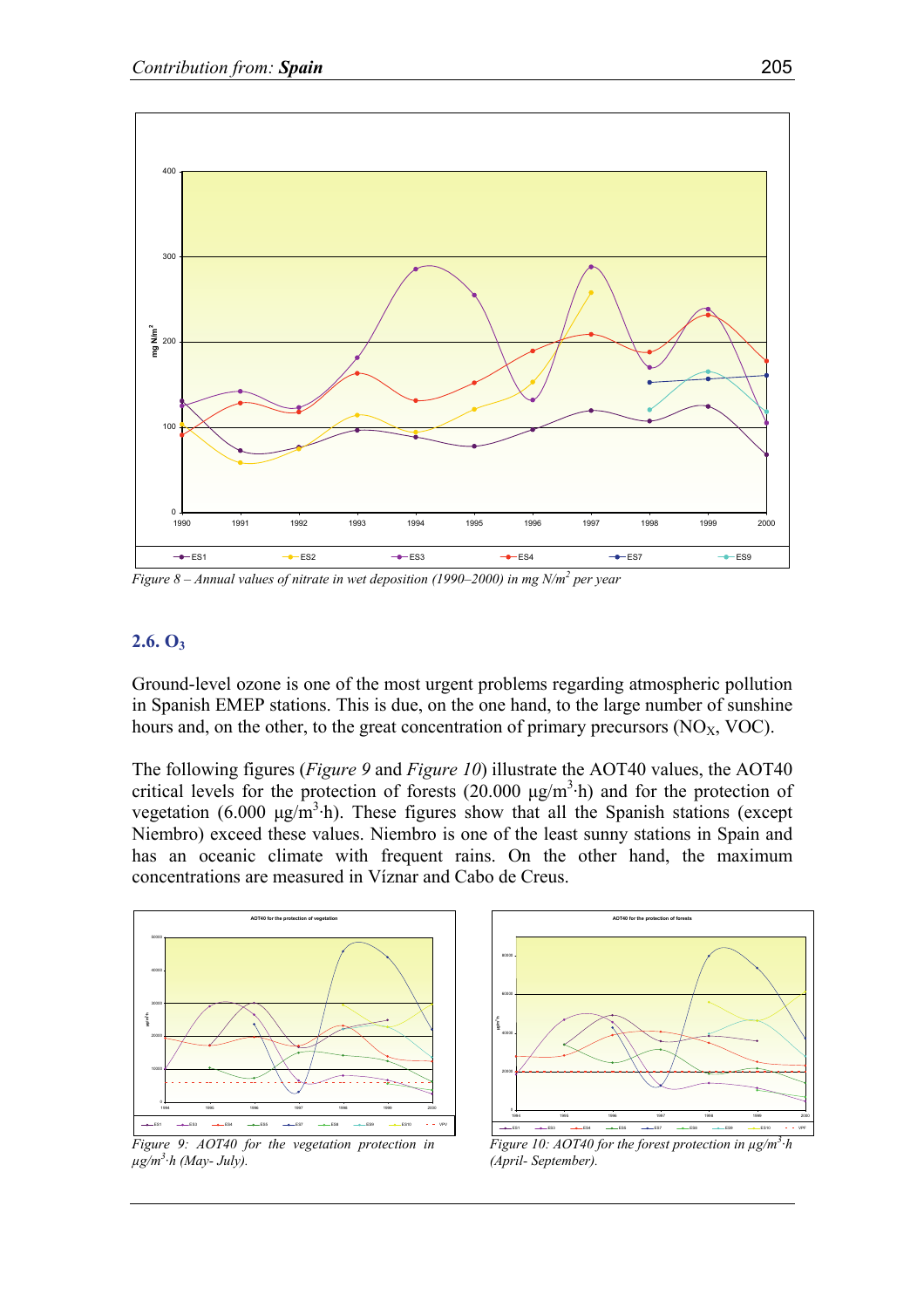### **2.7. TSP**

(TSP were measured from 1986 until February  $1^{st}$  2003; PM<sub>10</sub> and PM<sub>2.5</sub> are measured in every Spanish station from March  $1<sup>st</sup> 2001$ )

Background TSP levels in Spain (*Figure 11*) are relatively high when compared to those recorded in central and northern EU. This is attributed to the following major causes:

- a) Mineral dust input from the transport of African air masses;
- b) Mineral dust re-suspension from poorly developed soils in relatively semi-arid zones;
- c) Low rainfall with the consequent reduction of the PM scavenging potential;
- d) Development of regional air mass aging events caused by continuous re-circulation of air masses, typically occurring from spring to summer over the Iberian Peninsula.

Furthermore, in coastal stations very close to the shoreline an important marine aerosol contribution may be found.

The highest daily TSP levels are recorded at La Cartuja, Víznar and Cabo de Creus. In all these cases this is due to natural inputs: in the first two stations, the African dust outbreaks and, in Cabo de Creus, the marine aerosols. This is proved by the rate TSP/PM10 recorded (according to 2001 and 2002 data) for Víznar and Cabo de Creus stations, much higher than elsewhere. However, in Víznar, in the last years, there is an annual increasing trend that may be caused by the emissions from a nearby highway recently constructed.



*Figure 11: TSP annual concentrations (1985-2000) (* $\mu$ *g/m<sup>3</sup>).*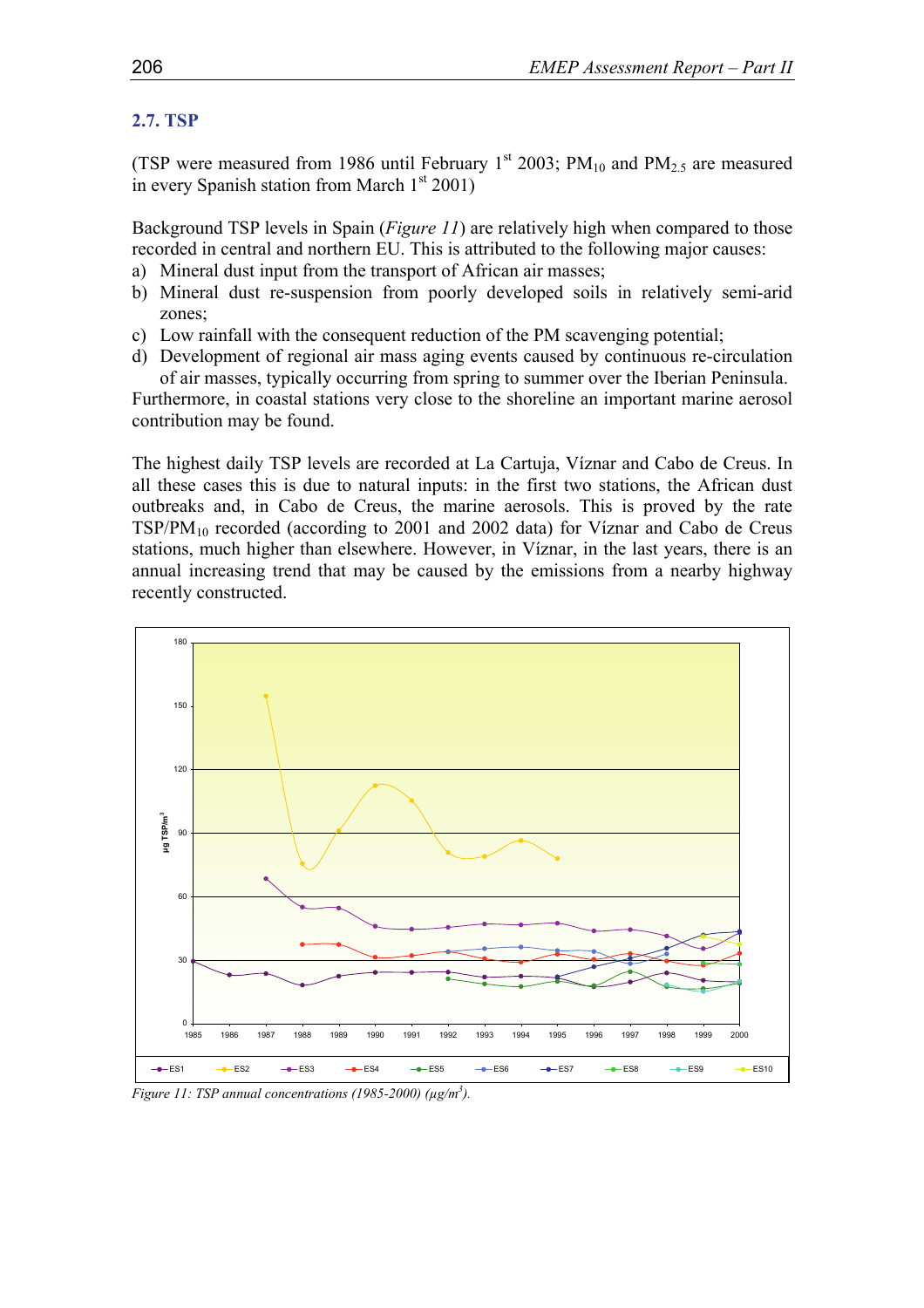## **2.8. pH**

The pH of rain is considered neutral at 5.6. Below this value precipitation is considered acid rain. In general, Spanish EMEP stations do not have an acid rain problem, as shown in *Figure 12*, which represents precipitation pH monthly mean values. The behaviour of Noia and Niembro differs from the other stations. Both stations are located in the North of Spain and have many monthly mean values below 5.6. The remaining stations have values between 5 and 7 and those values below 5 are either episodic values that probably have their origin in the North of Europe (which happens twice a year) or values measured with a low precipitation volume (which makes the sample very concentrated and not very representative). On the contrary, Spain suffers occasionally from basic rains ("red rains"), events associated with southern winds.



*Figure 12: Precipitation pH monthly mean values.* 

## **2.9. Wind sector analysis**

This section aims to provide some examples of wind sectors analysis to prove wind direction has, generally, no influence on pollutants concentrations. In general, only data for one station, ES1, San Pablo de los Montes, are represented, as all the other stations showed similar patterns. So, in *Figure 13*,  $SO<sub>2</sub>$  1985-1996 average annual mean concentrations by sectors are represented for ES1 station. The form of the figure shows that there is no influence of wind direction and the contribution of  $SO<sub>2</sub>$  comes from all wind directions. The higher contribution from the South is counteracted by the little frequency of the wind from that direction (*Figure 14*).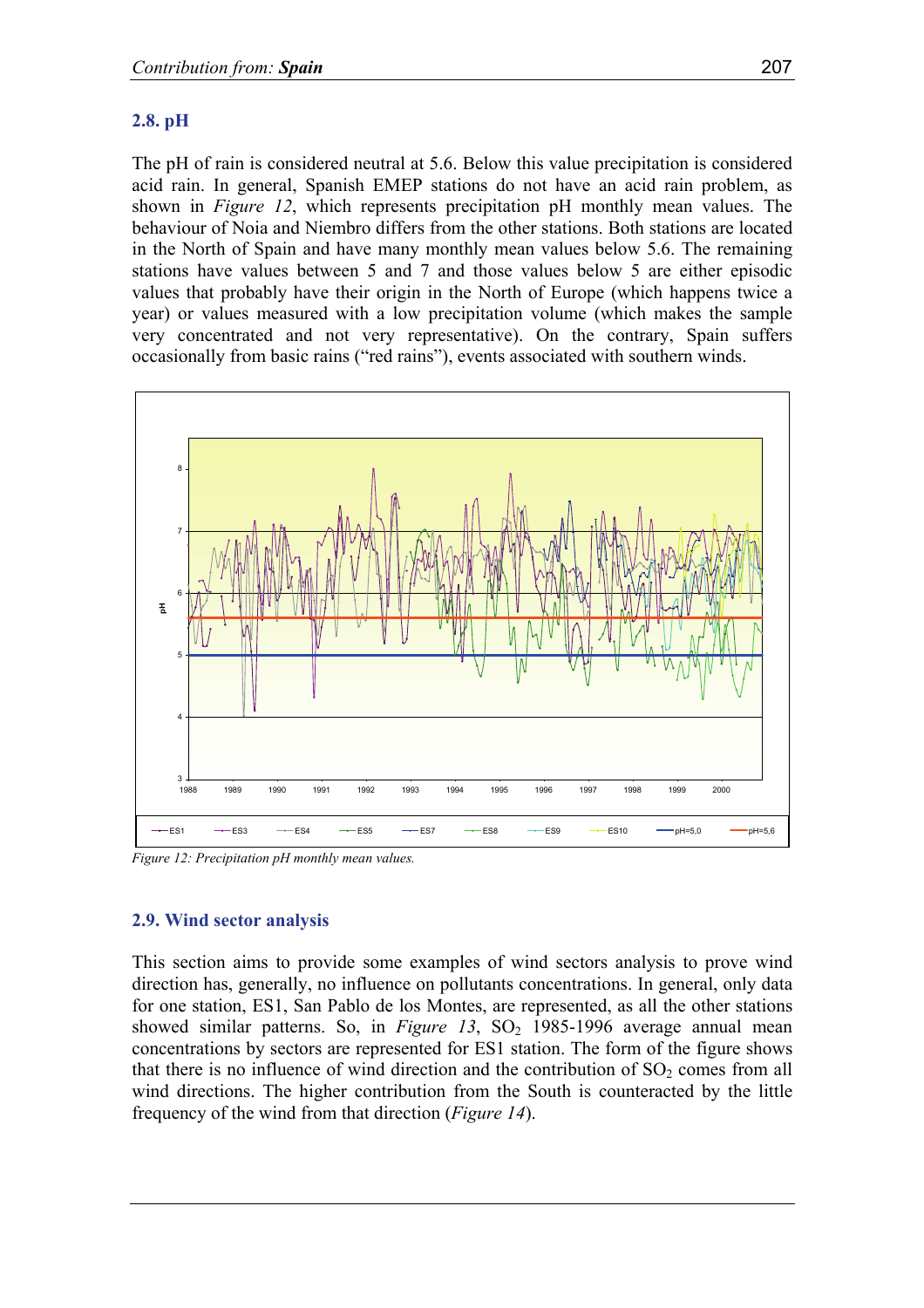

*Figure 13:*  $SO<sub>2</sub>$  concentrations by sectors (ES1), *(1985-1996).*



*Figure 14: Wind frequency by sectors (ES1), (1985- 1996).*





*Figure 15: SO4 concentrations by sectors (ES1), (1985-1996)*



*Figure 16: NO<sub>2</sub> concentrations by sectors (ES1), (1985-1996).*

As for suspended particles, *Figure 17* and *Figure 18* show the TSP concentrations by sectors in the stations ES2 and ES1, respectively. The first one demonstrates the influence of Saharan dust over La Cartuja. The figure for San Pablo de los Montes (ES1) shows a much lower and more regular concentration.



*Figure 17: TSP concentrations by sectors (ES2), (1985-1996).* 



*Figure 18: TSP concentrations by sectors (ES1), (1985-1996).*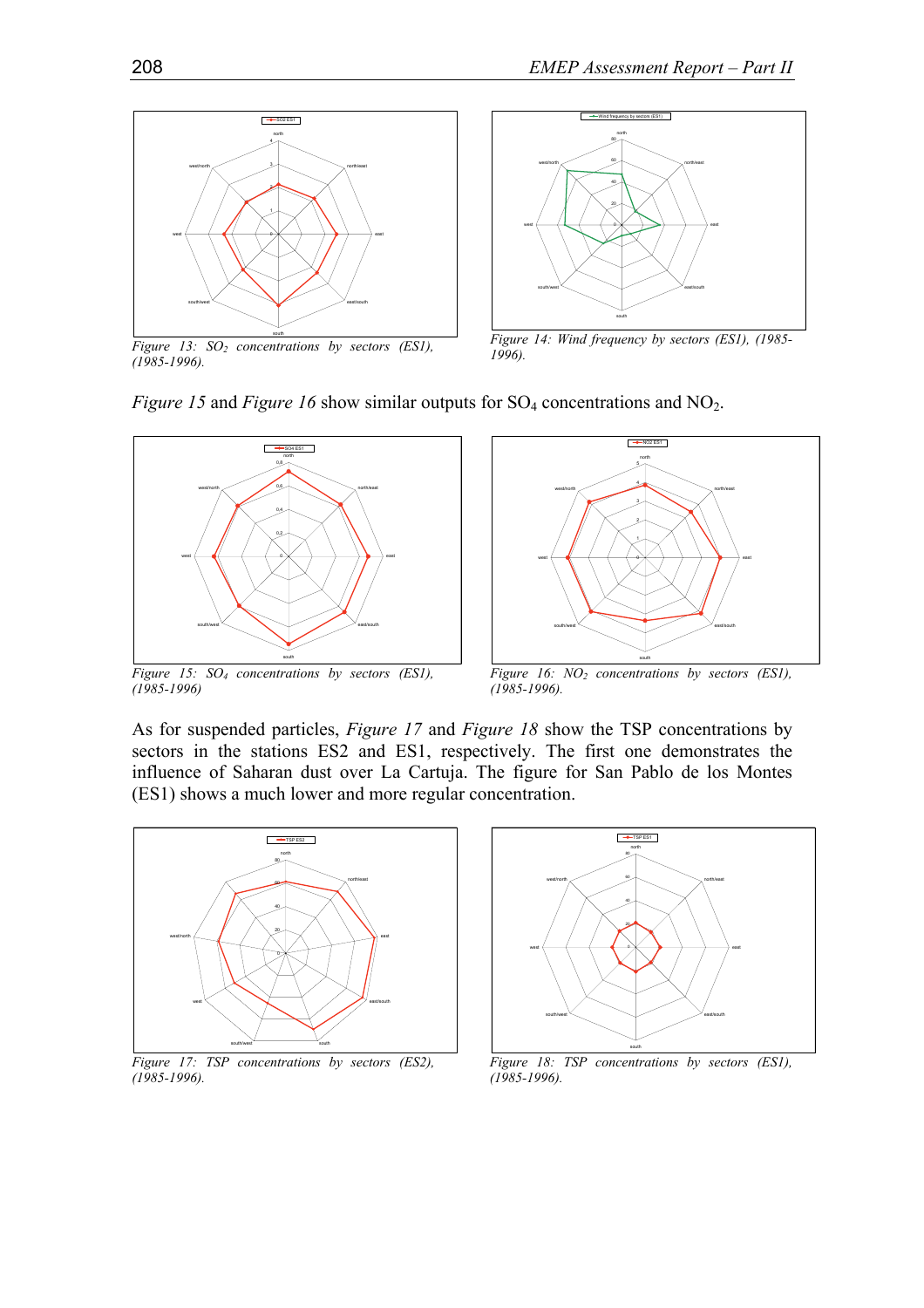### **3. COMPARISON WITH THE MODEL**

The following figures (*Figure 19* to *Figure 22*) represent the annual mean values measured compared with those predicted by the EMEP model for  $SO_2$ ,  $NO_2$ , particulate SO4 and NH3+NH4 for San Pablo de los Montes (ES1). We can notice in all the figures, except in the one for sulphate, that discrepancies between both values are huge (especially for  $SO_2$  and  $NO_2$ ). This makes us assert that in the case of Spain, additional improvements of the model are needed.



*Figure 20: NO<sub>2</sub> (measured vs. modelled (in green)).* 



*Figure 22: NH3+NH4 (measured vs. modelled (in green)).* 

### **4. ENVIRONMENTAL STATUS AND PLANS**

First of all, the reduction in  $SO_2$  emissions has caused a reduction both in  $SO_2$ -S and particulate sulphate concentrations, but wet deposition of sulphate has kept almost constant.  $NO<sub>2</sub>$  concentrations have also dropped in spite of a slight rise in its emissions; but, again, wet deposition of nitrate keeps without significant trends.

Regarding the other pollutants, Spain has a particular behaviour in the following aspects: ozone, due to the large number of sunshine hours; TSP, due to natural inputs; and precipitation pH, which is generally basic due to soils and winds from Sahara. Only in the last two cases above (TSP and pH) wind direction influences the pollutants concentration.

 $SO<sub>2</sub>$  and  $NO<sub>2</sub>$  continuous monitoring was adopted in 2000, as a field comparison proved that it was more reliable than manual data. As a result, and in order to improve the overall network quality, Spain is now carrying out a field comparison campaign in all